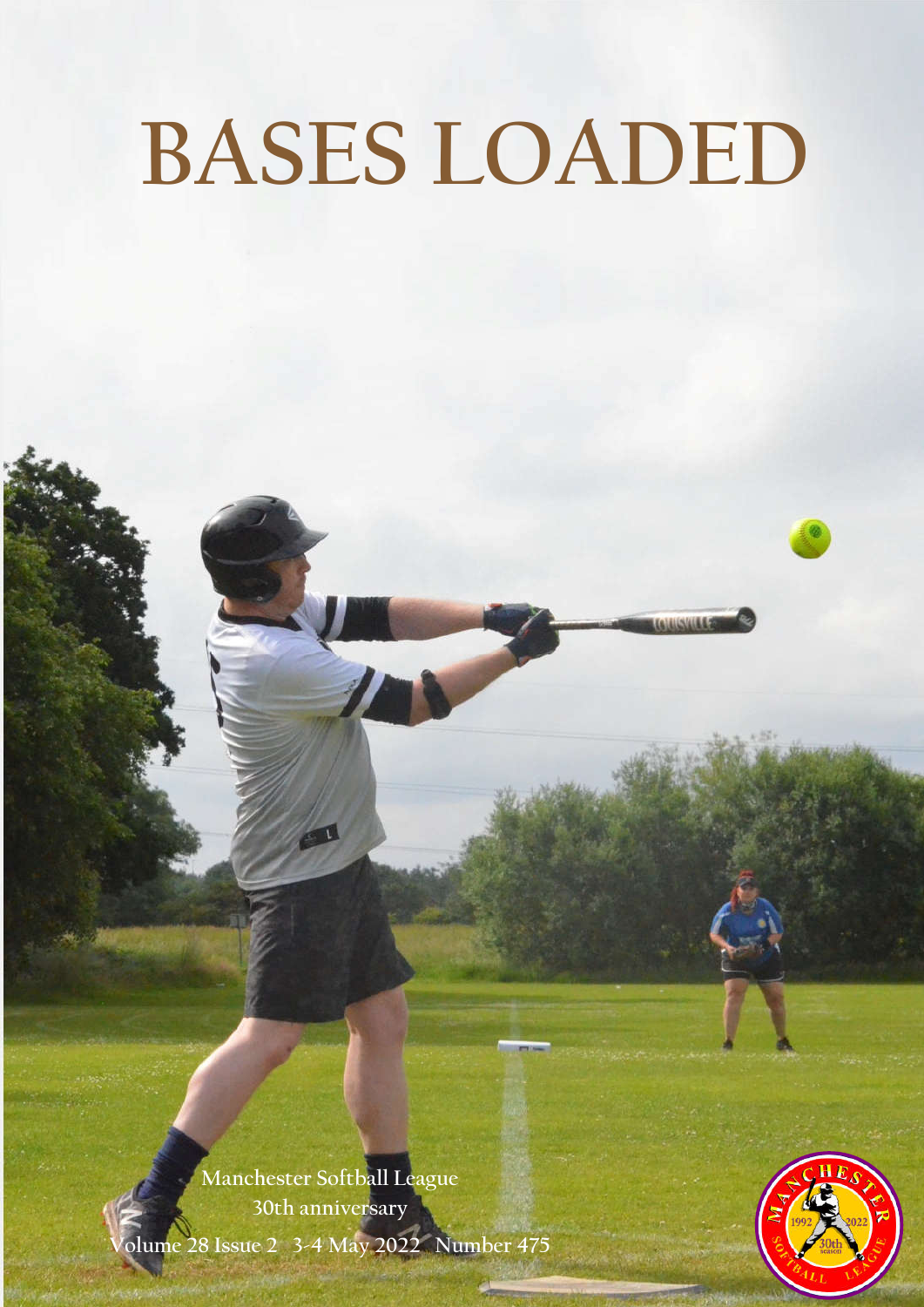#### **This week's games**

#### *W-L streaks include last season played*

#### **TUESDAY**

#### **Division 3**

Enforcers 7W @ Seagulls 4W (pitch 3) ump *Somers* Hackers 2W @ Stingers 1L (4) *Goff*

Thunder III 1L @ Bats 3L (2) *Roberts* Freeze rest

#### **Division 4**

Raiders 8L @ Swingers 1L (6) *Sharp* Screwballs 2L @ Thunder IV 1W (7) *P Fagan* Tiggers 1W @ Barflies 4L (8) *F Fagan* Sluggababes rest

#### **WEDNESDAY**

#### **Division 1**

Camels 2L @ L Dodgers 7L (G) *Creelman* Greensox 6W @ Thunder 8W (F) *Strayer* Mavericks 2W @ Mayhem 2L (E) *Green* Sharks 1L @ T Dodgers 2W (H) *Dunn* **Division 2**

Camels II 4L @ Meerkats 1W (A) *Davies* Thunder II 1L @ Speeders 2L (B) *Caird* Tigers 1W @ Mavericks II 1W (D) *P Fagan* Titans 2W @ Bandidos 1L (C) *Hung*

# **Contents**

| Off to a bright start            | 2            |
|----------------------------------|--------------|
| <b>Post-match venues</b>         | 2            |
| <b>Birthdays</b>                 | 3            |
| The MSL years                    | 3            |
| <b>Match reports</b>             | 3            |
| <b>Farewell Lions</b>            | 6            |
| Home runs                        | 8            |
| <b>MVPs</b>                      | 8            |
| <b>Smiler Collier-correction</b> | 8            |
| Guests                           | $\mathsf{q}$ |
| <b>Results &amp; standings</b>   | 10           |
|                                  |              |

## **Off to a bright (but cold) start**

 $\blacksquare$  he new season got off to a fine start with a sunny, dry but eventually bitterly cold evening at Parrs Wood.

The newly promoted **Seagulls**  prevailed against the freshly relegated **Bats** with a strong start, leading 13-6 after two innings. The scoring died down for both sides after that, but the Gulls had already stolen the Bats' ice-cream and won 20-12. The other relegated team had better luck, **Hackers** beating **Thunder III**, taking a 5-run lead in the 2nd inning which they increased in the 4th. Thunder rallied in

Reactions to the new<br>Wednesday post-<br>Mythenshawe Cricket Club Wednesday postmatch venue at

Wythenshawe Cricket Club were mostly favourable, as their friendly staff welcomed

Parking space was somewhat limited, and they have promised to open up the overflow parking area in future weeks.

Responding to requests for food, they have also promised that there will be a selection of sandwiches on sale next

us.

the 6th to within two runs, but the jacklegs held firm to win with a half-inning to spare. In the division's other game, **Freeze** were 12-0 up before **Stingers** got off the mark, but the hornets made a game of it after that, scoring 13 to Freeze's 3 … just not quite enough however.

Division 4 saw the return of the **Barflies**, facing a 'new' team, though the **Sluggababes** had plenty of experience, and recovered from an 8-10 deficit after three with two bat-around 9-run innings

*► Continued on page 4*

#### **Post-match venues**

week.

Tuesday's post-match venue at the Cheshire Line Tavern is under new management. We have hinted to them that they might put on another barperson for a couple of hours after queues built up around 8.30. Apart from that, there is a new menu (somewhat more expensive, and with smaller portions) but your correspondent can report that the bangers and mash were pretty good.

*Bases Loaded*, the Manchester Softball League Review is published by the Manchester Softball League. © 2022 Editor: Harry Somers. Cover picture: Mark Ferriss, Allsports Photography

Contributions should be sent to **review@manchester-softball.co.uk**.

Available online at **http://manchester-softball.co.uk/about-msl/the-review**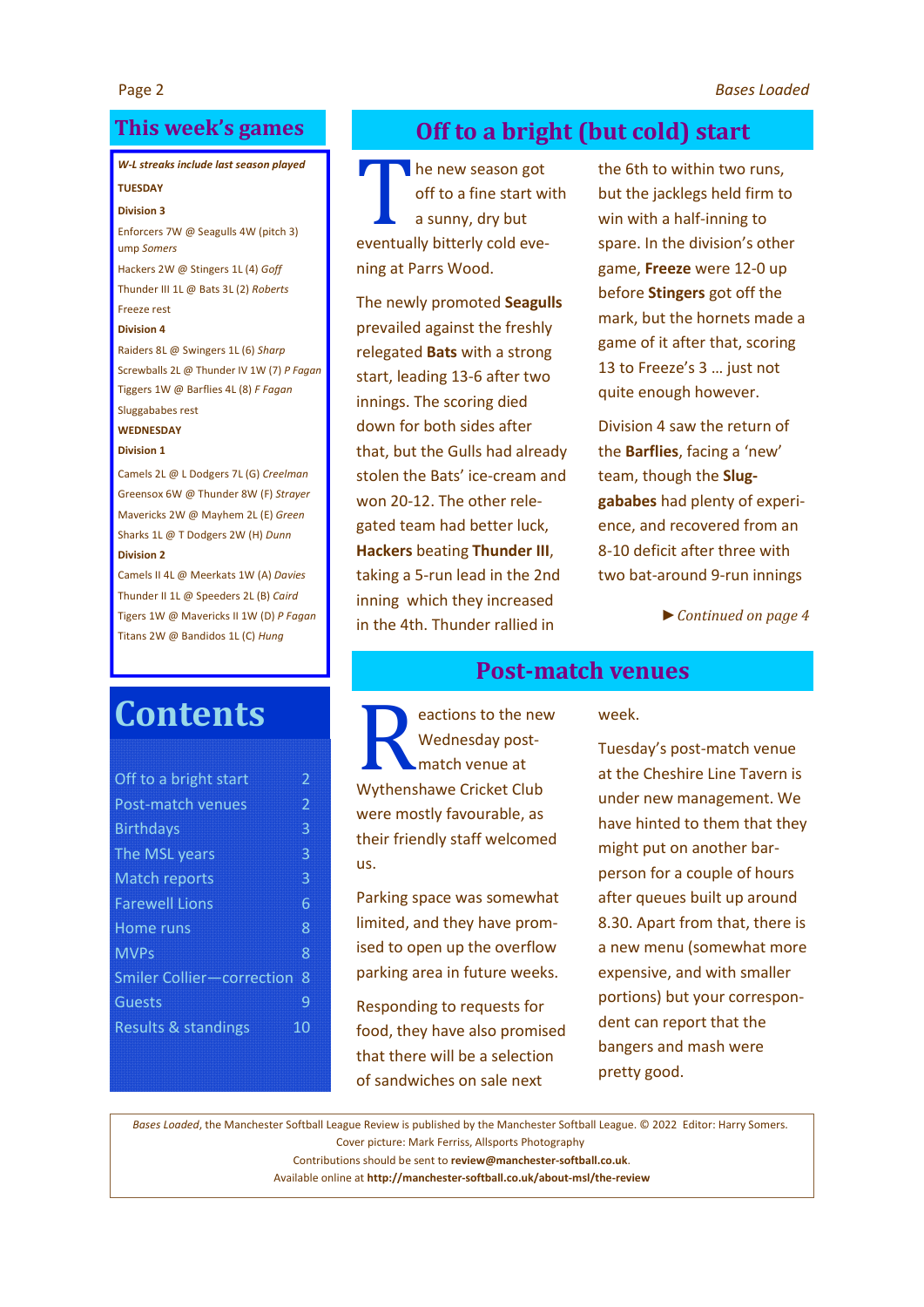# **Birthdays**

Week beginning May 2nd

#### **Monday** Matthew Lyons (Tiggers)



**Wednesday** Amilcar Gomez (Mayhem), Ian Mills (Hackers)

**Thursday** Laricia Bragg (Camels), Jonathan Huck (Travelling Dodgers)

**Friday** Glen Bridges (Tigers)

**Saturday** Mark Crannage (Raiders), Richard Valentine (Raiders)

**Sunday** Conny Batho (Stingers)

#### **Baseball birthday**: Friday May 6th is the 91st birthday of

**Willie Mays**, who played most of his career for the Giants (first in New York, then



San Francisco). He holds the MLB record for put-outs (not bad for an outfielder) and with 24 All-Star Game appearances is joint second. He was also ranked second on *The Sporting News*'s list of the 100 greatest baseball players, behind only Babe Ruth.

# **The MSL Years—1990-91**

The historic meeting of the Whalley Range and Platt Fields factions, and with it the founding of the South Manchester Softball League is just around the corner. In com-

plete ignorance of each other the two groups are getting organised: bringing equipment back from trips to the States,

learning the rules, forming teams.

*Meanwhile, in 1990-91 …*

Manchester was still the place to be for music (at the Haçienda) and fashion (Affleck's Palace) though that doesn't

stop prisoners at Strangeways staging a rooftop sit-in.

Nationwide, Margaret Thatcher resigns as Prime Minister, replaced by John Major. The summer of 1990 is



dominated by the World Cup in Italy, in which England reach the semi-final, losing to Germany on penalties.

Worldwide, Saddam Hussein invades Kuwait triggering the (first) Gulf War. The world map is changed significantly as both the Soviet Union and Yugoslavia dissolve into numerous constituent countries.

# **Match reports**

#### Newbies win maroon

derby **SLUGGABABES** 3 3 2 9 9 **26 BARFLIES** 5 4 1 4 0 **14** Bad light, Pitch 4, Umpire Paul Fagan

**SLUGGABABES** Johan Lemmers (CL), Rachel Wake (2B), James Tanner (3B), Emma Bell (LF), Tim Roberts (P), Rachel Scaldwell (1B), Mat Tanner (SS), Emmie Cotter (CR), *Jay Stevens (MKT)* (RF), *Fran Leyton (TH2)*(C) HRs: Lemmers, Wake, J Tanner 3, Stevens

**BARFLIES** Paul Warburton (CL), Sarah Douglas (LF), Aleck Aspinall (SS), Gabby Fagan (CR), Dave Dean (EP), Anna Conlon (EP), Chris Radford (1B), Hayley-Jane Sims (2B), Mike Cooney (RF),

Clare Holden (C), Chris Smith (P), Helen Warburton (3B) HR: Aspinall

*Rust* (noun) a reddish-brown oxide coating formed on iron or steel by the action of oxygen and moisture

*Rust* (verb) to degenerate especially from inaction, lack of use, or passage of time

Your #MAROONWARRIORS made their return to the MSL for the first time since 2019, and 'rust' was very much the

*► Continued on page 5*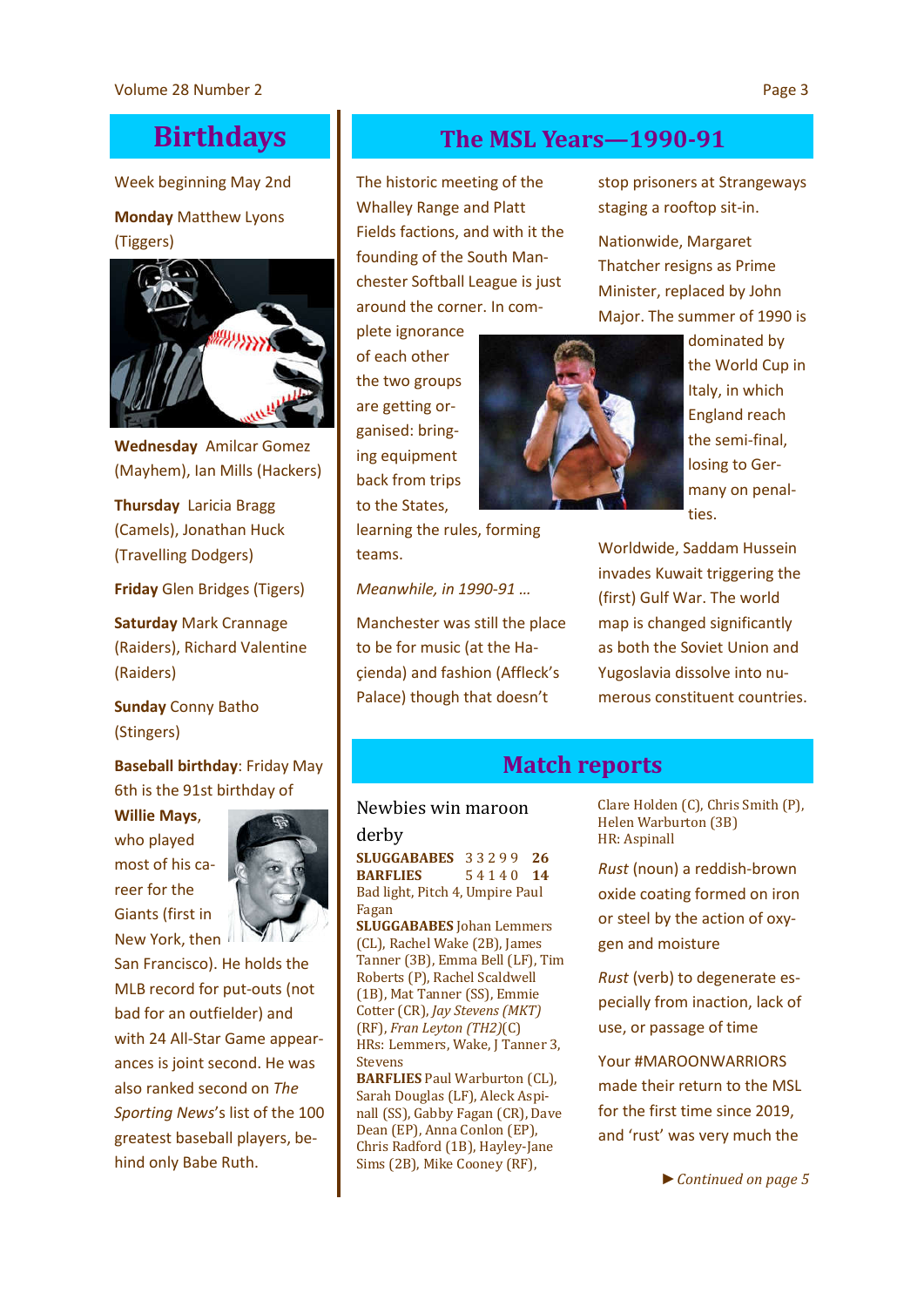#### **Off to a bright (but cold) start**  (Continued from page 2)

to win comfortably as the light faded, joining a (to be honest, not particularly short) list of teams to have won their first ever game. The big winners of the day were the well-established **Tiggers**. After an 8-run opening inning, they responded to the **Raiders** leveling the scores in the 2nd with thee shutouts and a firstin-the-bar run-ahead rule win. And the former Colt 45s, now part of the **Thunder** club, showed their experience against the **Swingers** with a fairly comfortable win: at 18-5 after four a mercy win looked possible but in the end it was the fading light that ended the game.

Wednesday night 's game ended in confusion for **Mayhem** and **Thunder**. With the home team leading, and the light fading, the 7th inning was begun, but then in circumstances that are not entirely clear, the game was called before the inning could be completed, the away team having taken the lead. After much discussion, it was agreed that the game would be declared 'incomplete', and the final inning would be replayed from the start at a later date, probably when the pair meet in the second rotation. An interesting sidenote

to this story is that a home run scored in the now discounted 7th inning will nevertheless still count towards the home-run trophy, following a rule only introduced this year.

Elsewhere, **Sharks** found the top flight a more daunting prospect, though an opening fixture against one of the title favourites was as tough a start as you could ask for: **Greensox** shut them out in all but one of the five innings played, before winning on the run-ahead rule. The **Dodgers**  derby was also a 'mercy' win, as the Todgers scored steadily and defended resolutely to beat the Lodgers 21-5 (nicknames courtesy of Mr Bogie). **Camels** had a solid 9-3 lead over **Mavericks** after four innings, but the introduction of substitute Pete Nightingale proved decisive as some sharp defense and a home run turned it around, and Mavs won 12-11.

Game of the day in Division 2 was between **Camels II** and **Titans**. The big ones opened with a 9-run bat-around and led 12-5 after two, but the secondary bactrians responded in kind to take a 2 run lead after three. Titans evened it up at 15-15 in the 5th and regained the lead in the 6th. Camels managed one run to tie the scores in the top of the 7th, but as is so often

reported in these pages, Titans used their home advantage to score the single run needed for the win. **Meerkats**  began their campaign to regain the top division with a 20 -13 defeat of the **Speeders**, launched with a 6-run 1st inning lead that the rapid ones never clawed back. The two promoted teams had mixed fortunes. **Bandidos**, faced **Mavericks II**, back after a two -year gap but with plenty of experienced players and, missing a couple of their 'ringers', and with new recruits replacing injured SBHs, the Mexicans battled to the end but went under just short of a 'slaughter'. **Tigers** on the other hand won a highscoring game against **Thunder II**: taking a narrow lead from the start, the felines reacted when the rumblers reduced the deficit to a single run in the 4th by 'winning' the 5th inning 5-1, edging further ahead in the final inning.

Division 2 looks like being a very interesting competition this year with several fairly evenly matched teams.

And finally … it made me smile: a player emailed asking to change his roster details to a different team. Asked if his previous captain had been told he was leaving the team he replied "No. But he knows. It was his idea".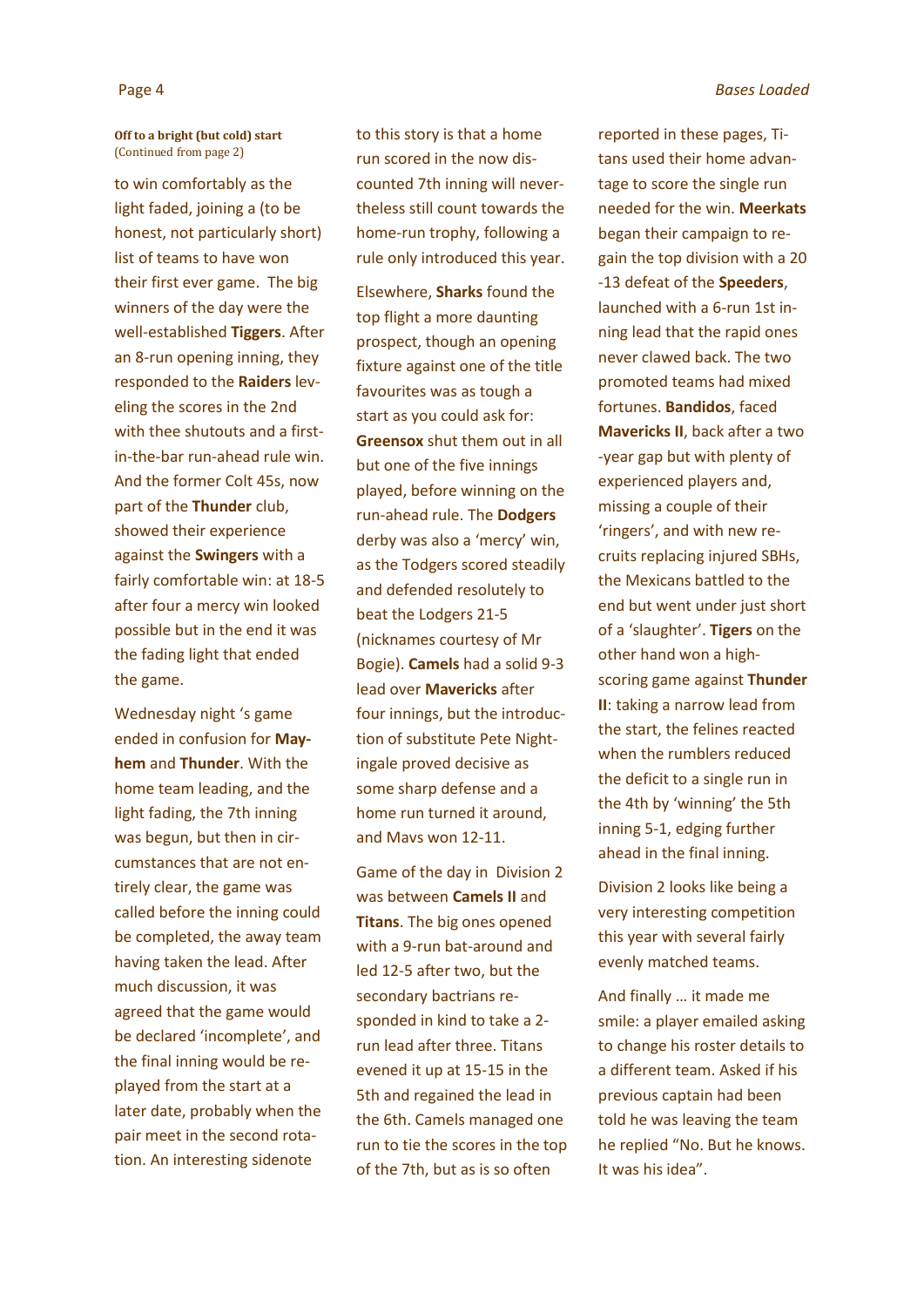#### Volume 28 Number 2 **Page 5**

word of the evening.

Although a couple of us played last year, the majority of the team hadn't played for a few years and it showed in our initial play with some early strike outs and balls rolling under gloves. As the saying goes, "fail to prepare, prepare to fail", and some people might argue that the 20 minute pre-game warm up maybe wasn't quite enough preparation for us….

That said, we soon settled into a little bit of a rhythm. Aleck Aspinall got up and running with a home run in his first at bat and Chris Smith threw strikes like he'd never stepped off the pitching plate. Rookies Gabbie Fagan and Anna Conlon did well on their 'Flies debuts and look set to be great additions to the team.

Paul Warburton made a home -run-saving catch in the outfield and not to be outdone, Helen Warburton made a few great stops on some hard hit ground balls to 3rd base. To be a fly on the wall when they're having breakfast… "I played better!" "No, I did!"

And then it happened: what we affectionately refer to as a 'Barflies inning'. One of those moments in a game where you're in the field and you

start to get neckache as the opposition fire balls towards the river. And then it happened again; a second Barfly inning. After a close start to the game, the appropriately named Sluggababes found their power swings and aimed for the Mersey. Match reports (Continued from page 3) **Start to get neckache as the looked less certain in the early** 

> After a couple of big scoring innings from the opposition, we couldn't get back on par with the Sluggababes who deserved the win. A great bunch who will do well this season. Well done guys, we won't hold it against you for stealing our shirt colour.

Although it wasn't the winning return we wanted and there's lots of room for improvement, the result was irrelevant. The main thing was being back together again on the same diamond, wearing the maroon shirts… or should we now call them 'rust coloured'? #RUSTWARRIORS

#### *Chris Norton*

Newbies slug it out One brand new franchise faced off against a revived one as Sluggababes took on the Barflies. And the 'Babes can currently claim to be the only team in the MSL's 30-year history to have never been beaten (OK so they've played just the one duskcurtailed game!). That outcome

innings. New season rustiness turned routine outs into extra base overthrows. Walks were issued more often than Partygate fines. Aided by the errors, the Dave Dean-mentored Inebriated Insects started strongly leading 10-8 after three. Then the Gastropods' power kicked in



**Sluggababes—have never lost a game**

and two bat-arounds sealed the win.

Highlights included: the Slugs proudly wearing their new strip (well organised Mat Tanner); Emma Beall's face after a great diving catch by the Barflies' pitcher deprived her of a base hit; new teammates Rachel Scaldwell and Emmie Cotter quickly fitting into the team ethos; Georgina Pugh's neat scoring; the contribution of guests Fran Leyton and Jay Stevens necessitated by injury and exam revision; James Tanner's lack of match practice limiting him to just the three dingers – increasingly threatening the Mersey; Rachael Wade's first ever home run, especially the 'action replay'-style running from 2nd to home plate. *Two-out Tim*

MVPs: Wake, J Tanner (SLG); Douglas, Aspinall (BFL)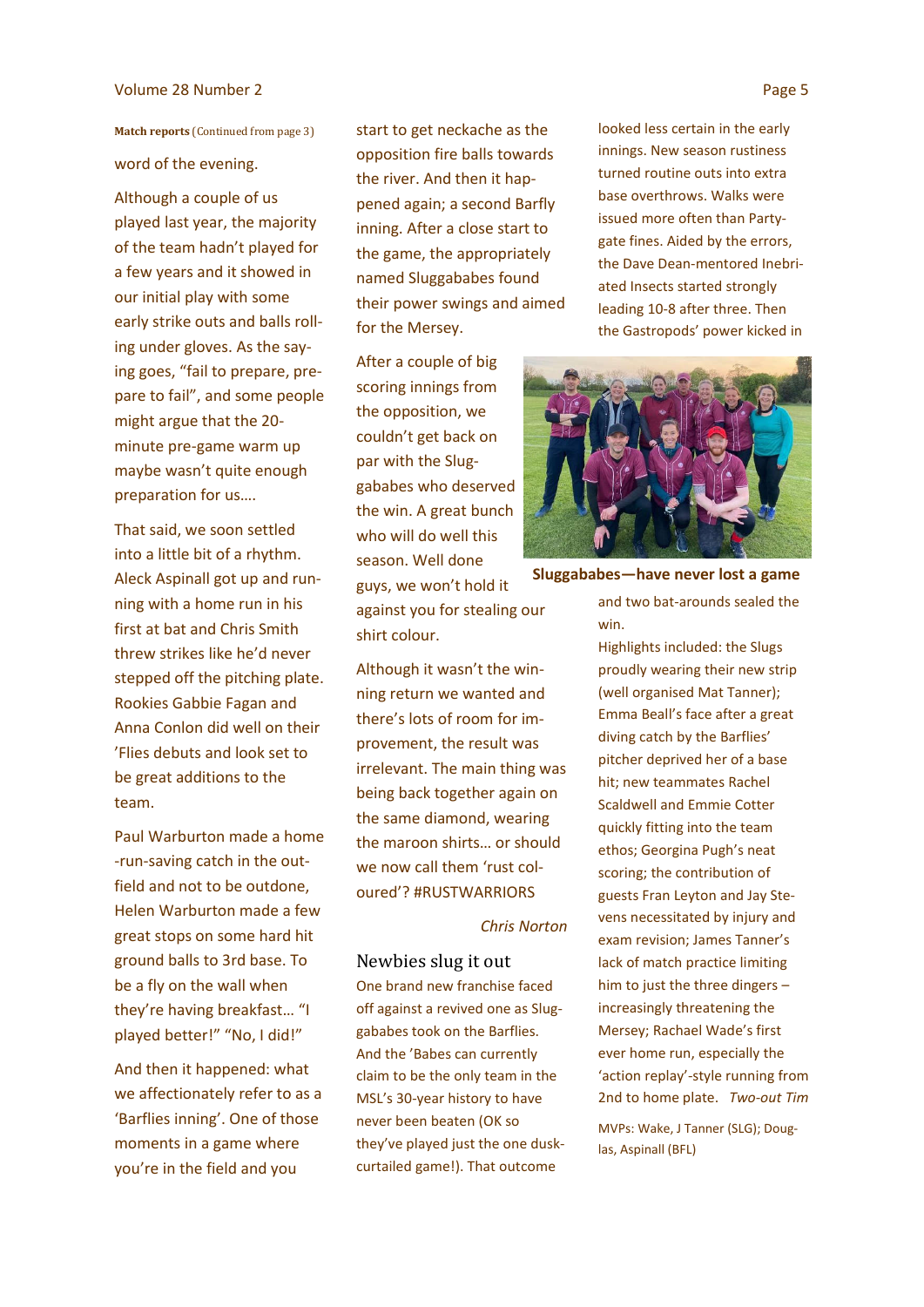## **Farewell Lions (sort of): 4-times champions**

 $\blacksquare$  his season sees the merger of two of the League's most successful and well-established teams as the Lions and Jammy Dodgers come together to form the Lion Dodgers. Although the newly formed team is taking up the Lions' Division 1 place, it was decided that the team should inherit the Dodger's history and record, being the longerestablished team. So it's farewell to the Lions, founded in 2002, the League's thirdmost successful team with four league titles and five 2nd places.

The Lions were founded by Dave Wareham with some help from Harry Somers, these two stalwarts having left the Ringway Runners bringing with them a couple of players from that team, but recruiting the rest in the close season, something Dave has done on several occasions. The "Lions" name and original logo (and baseball caps) seen here, were a direct steal from Harry's fa-

vourite Japanese baseball team, Seibu Lions.



The team entered directly into Division 2, the custom at the time being to place teams according to

their probable ability, a decision justified by the Lion's immediate promotion, via the Play-off Division, to Division 1. The 2003 Lions didn't fare quite so well, dropping back down into Division 2, again via the POD, with a 5-11 record

which would turn out to be their worst season.

2004 saw most of the team break away to form the Mutineers,

and the quickly recruited Lions Mark II spent all of the season in Division 2. The following season saw some improvement (3rd in a 4-team POD), while promotion to Division 1, this time for good, was achieved in 2006.

Consecutive 3rd-place finishes over the next three seasons established the Lions as a force to be reckoned with.

During this period the Lions expanded as a club, with first the Cubs, later More Lions and C Lions as clubmates.

In both 2010 and 2011 Lions were runners-up to the Greensox. In 2012 they



slumped to 4th, but came storming back in 2013 to take their first title, with 14 wins, 2 ties and 2 losses. The next two years saw epic battles with the

Greensox, the 2014 title being decided in the final game, much 2015 less close.

But 2016 marked the beginning of the Lions' golden years, with a hat-trick of titles, the first two both won with a 3-game margin, the last, in 2018 again in a finalday decider, this time with the Mavericks. The team was based on a solid core of play-



2013: Lions secure their first of four titles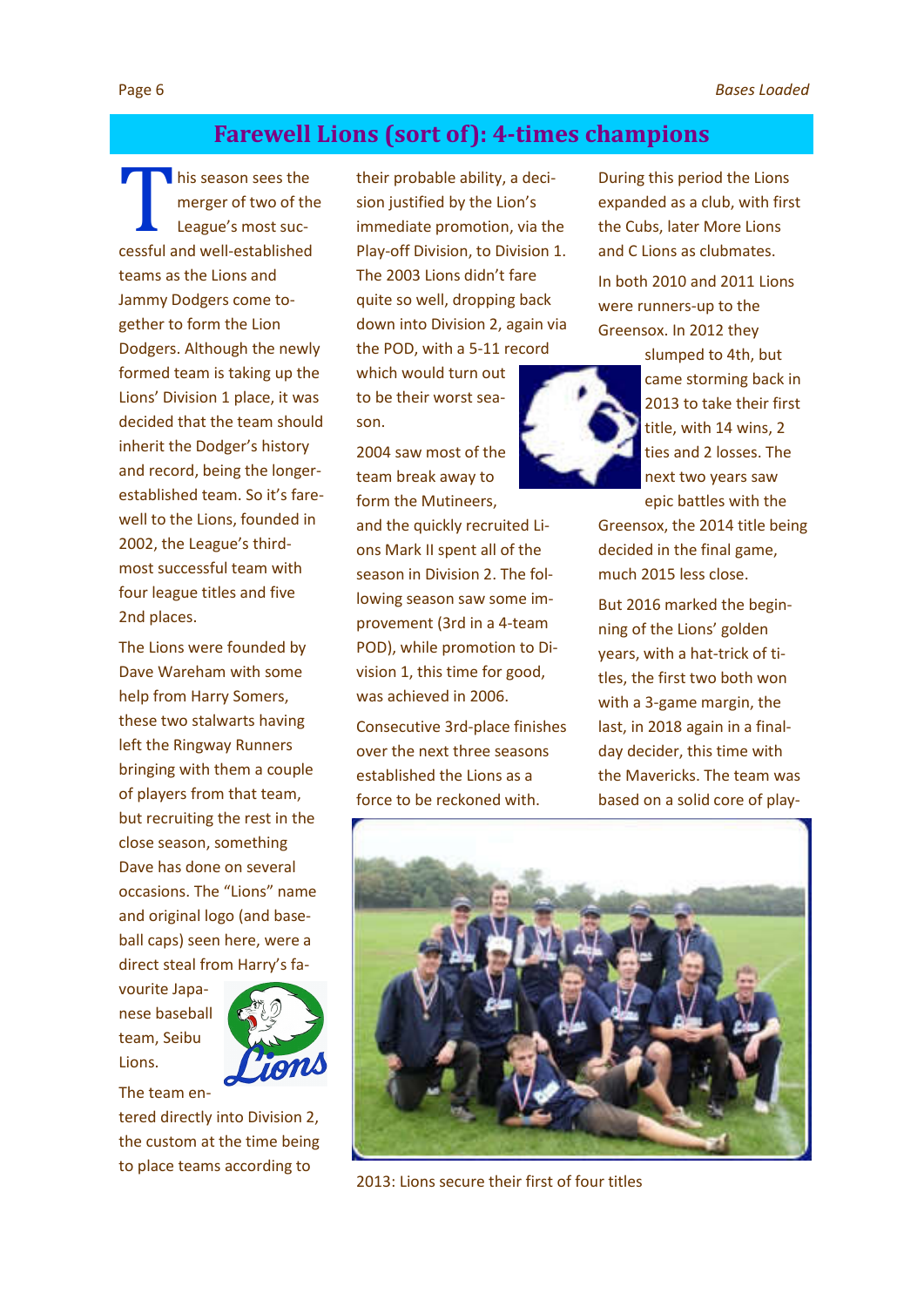ers, led by Gill Watkinson, who was captain for 13 highly successful years. The table below lists players appearing 30 or more times in the 133 games over their most successful 6-year period.

The following year the Lions were just one game behind the Greensox in 2nd place, with four defeats, three of which occurred in the first four games of the season. Credit to the Lions for rallying after such a disastrous start. The pair tied 10-10 in the penultimate game of the season: a win would have given the Lions a fourth consecutive title but as it was, the Sox prevailed.

#### 2020 was of course wiped out

#### **Players with 30 or more appearances in the years 2013-19**

**(Lions came 1st or 2nd every year in this period; total number of games = 133)**

| <b>Chris Fulton</b>      | 96 |
|--------------------------|----|
|                          |    |
| <b>Ed Watkinson</b>      | 94 |
| <b>Adam Roberts</b>      | 90 |
| <b>Hiroe Ryan</b>        | 89 |
| <b>Jade Shaw</b>         | 85 |
| <b>Michelle Collier</b>  | 83 |
| <b>Gordon Milson</b>     | 77 |
| <b>Angela Killion</b>    | 72 |
| Lindsay O'Farrell        | 66 |
| <b>Gill Watkinson</b>    | 59 |
| <b>Kimberly Pfeiffer</b> | 45 |
| Lee Bennet               | 36 |
| <b>April Hutchen</b>     | 36 |
| <b>Kate Barlow</b>       | 35 |
| <b>Mike Gaskell</b>      | 34 |
| <b>Vincent Lui</b>       | 33 |
| <b>Kris Hadwin</b>       | 32 |

by COVID, and the Lions' final season ended with a 3rd place 11-4 record.

#### **Tournament successes**

The Lions were also a formidable touring team, with 12 major tournament wins, lots of Plates and four runners-up trophies at Edinburgh. Of particular note was their progression from Bronze National winners in 2007 to Platinum winners in 2010 (the top grade for league teams) via Silver and Gold wins, an unprecedented feat which earned them the prestigious British Softball Federation's President's Club Award in 2010.

#### **Statto's corner**

The Lions' all-time record gives a winning percentage of .701. They never forfeited a game.

**First ever game**: 1 May 2002, v Dirty Diapers (Division 2), lost 11-12.

**Last game**: 8 September 2021, ironically v Jammy Dodgers, won 21-12. It should have been against the Travelling Dodgers, but the game, by then a dead rubber, was proving difficult to arrange, and so was not played.

**Biggest win**: 44-10 (4 inns) v Lightning, 21 June 2017

**Biggest defeat**: 9-29 (4 inns) v Mutineers, 9 June

#### 2004

**Highest-scoring game**: 37-19 v Meerkats, 19 May 2021

**Lowest-scoring game**: 1-2 v Greensox, 13 June 2012. This remains the (joint) lowest winning score ever.

Lions have had 31 different opponents (allowing for name changes), have beaten them all at least once, and have a winning record against all but six of them: five are teams they played relatively few times in their early days and none exist any more. The sixth is of course the Greensox, whom they have met 41 times, with 13 wins and one tie.

*Thanks to Adam Roberts for additional material*

#### **Lions year-by-year record**

|      | P   | W   | т              | L              | <b>RS</b> | <b>RC</b> | Pos            | $W-L$ % |
|------|-----|-----|----------------|----------------|-----------|-----------|----------------|---------|
| 2002 | 14  | 10  | 0              | 4              | 209       | 133       | 7              | .714    |
| 2003 | 16  | 5   | 0              | 11             | 209       | 211       | 8              | .313    |
| 2004 | 14  | 7   | 0              | 7              | 158       | 180       | 11             | .500    |
| 2005 | 15  | 10  | $\overline{0}$ | 5              | 265       | 198       | 8              | .667    |
| 2006 | 15  | 12  | 0              | 3              | 271       | 130       | 7              | .800    |
| 2007 | 12  | 7   | $\overline{0}$ | 5              | 138       | 156       | 3              | .583    |
| 2008 | 17  | 11  | 0              | 6              | 198       | 185       | 3              | .647    |
| 2009 | 18  | 12  | 0              | 6              | 238       | 136       | 3              | .667    |
| 2010 | 18  | 15  | $\overline{0}$ | 3              | 249       | 144       | $\overline{2}$ | .833    |
| 2011 | 16  | 11  | 0              | 5              | 229       | 172       | $\overline{2}$ | .688    |
| 2012 | 18  | 9   | 0              | 9              | 173       | 167       | 4              | .500    |
| 2013 | 18  | 14  | 2              | 2              | 267       | 145       | 1              | .833    |
| 2014 | 17  | 13  | $\overline{0}$ | 4              | 303       | 160       | $\overline{2}$ | .765    |
| 2015 | 17  | 12  | $\overline{0}$ | 5              | 214       | 169       | $\overline{2}$ | .706    |
| 2016 | 17  | 15  | 0              | $\overline{2}$ | 302       | 115       | 1              | .882    |
| 2017 | 15  | 13  | 0              | $\overline{2}$ | 252       | 96        | 1              | .867    |
| 2018 | 17  | 14  | $\overline{0}$ | 3              | 327       | 184       | $\mathbf{1}$   | .824    |
| 2019 | 17  | 12  | $\overline{1}$ | 4              | 258       | 184       | $\overline{2}$ | .735    |
| 2021 | 15  | 11  | 0              | 4              | 267       | 194       | 3              | .733    |
| TOT  | 306 | 213 | 3              | 90             | 4527      | 3059      |                | .701    |

Pos[ition] shows absolute league position counting down from Division 1. Runs scored (RS) totals do not include walk-overs.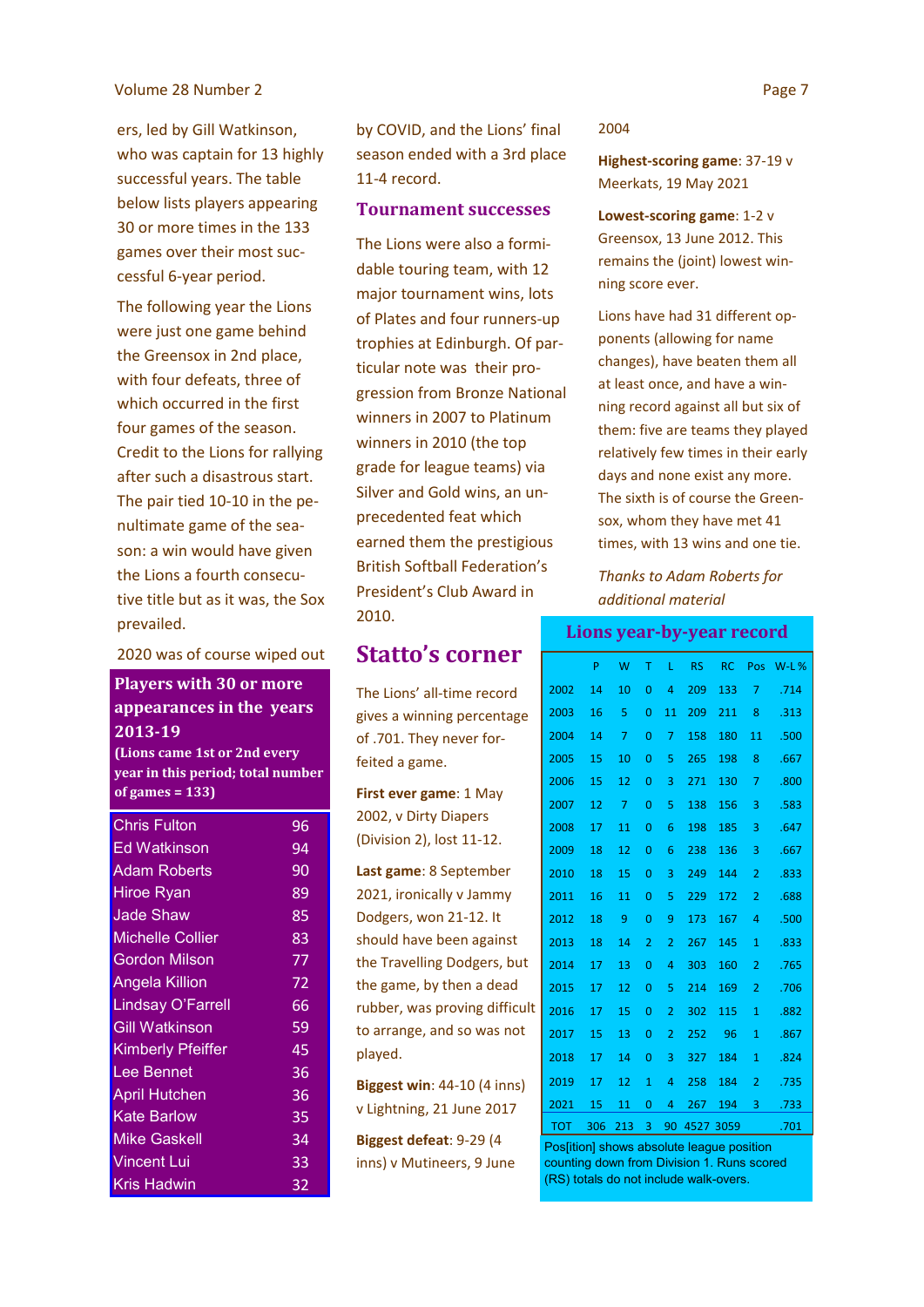## **Home runs**

#### \* grand slam

Division 1 SBH 1 – Nat Leyland (TDS)

#### Division 1 LBH 1 – Craig Brooks (TDS), Alfonso Carlino (MHM), Dan Downes (TDS), Brad Hadwin (THU), Pete Nightingale (MAV)

Division 2 SBH 1 – Kate Barlow (MKT), Alyssa Jones (TIG)

#### Division 2 LBH

3 – Ed Covington (TIG) 2 – Sam Baker (TTN) 1 – Steve Bartlett (TH2), Adam Faloona (SE), Jeffery Fong (MV2), Finn Gavaghan (MV2), Rory Gibson (MKT), Ross Maskell( MV2), Adam Morrison (BND), Luke Nelson (TTN), Simon Sharp (TIG), James Stevens (MKT)

Division 3 SBH

#### Division 3 LBH

2 – Alex Bates (BAT)

1 – Darren Bamford (FRZ), Harry Bell (HAC), Mark Hayward (FRZ), Ian Mills (HAC)

## Division 4 SBH

1 – Janette Rayton (TH4), Rachael Wake (SLG)

#### Division 4 LBH

3 – James Tanner (SLG) (*pictured*) 2 – Joe Regan (SWI) 1 – Aleck Aspinall (BFL), Mike



Blazek (TGG), Johann Lemmers (SLG), Matt Lyons (TGG), Daniel Schofield (TH4), Ollie Sharpe (TGG), Sam Webb (SWI)

## **Last week's MVPs**

**CAMELS** Hayley McTear (1B), Tom Atkinson (P) **GREENSOX** Tanya Lochery (2B), Nathan Barratt (SS) **LION DODGRS** Lisha Jepson (2B), Benkei (SS) **MAVERICKS** Emma Carruthers (1B), Pete Nightingale (Sub) **MAYHEM** Zoe le Roux (1B), Nathan Barratt (CL) **SHARKS** Joycci Rosaria (1B) , Stephen Shearer (P) **THUNDER** *Becci Wadeson (TH2)*(1B), Brad Hadwin (LF) **TRAV DODGERS** Katie Jessop (1B), Dan Downes (SS) **BANDIDOS** Lauren Birch (2B), Peter O'Hare (P) **CAMELS II** Jen Brooks (LF), Ant Boffey (CL) **MAVERICKS II** Rachel Gavaghan (1B), David Martin Baez (3B) **MEERKATS** Amy Miller (CL), Darren Shaw (LF) **SPEEDERS** Liz Lyon (C), Chris Lennon (SS) **THUNDER II** Bryony James (1B), Andrew Bogie (SS) **TIGERS** Caroline Drake (2B), Ed Covington (SS) **TITANS** Amber Banes-Yates (RF), Sam Baker (CL) **BATS** Sue Gibson (LF), Alex Bates (3B) **ENFORCERS** rested **FREEZE** Laurie Salfred-Ingham (3B), Josh Steiner (CR) **HACKERS** Ella Mills (3B), Harry (CR) **SEAGULLS** Gina Amos (3B), Carl Emsley (SS) **STINGERS** Michelle Cleator (1B), Jack Rains (CL) **THUNDER III** Farrah Bennett (2B), Dilan Bastiampillai (C) **BARFLIES** Sarah Douglas (LF), Aleck Aspinall (SS) **RAIDERS** Jessica Ronchetti (1B), Richard Valentine (P) **SCREWBALLS** rested **SLUGGABABES** Rachael Wake (2B), James Tanner (3B) **SWINGERS** Molly van Koutrik (3B), Sam Webb (1B) **THUNDER IV** Daniel Schofield (3B), Janette Rayton (2B) **TIGGERS** Emma Pritchard (CL), Oli Sharpe (P)

## **Smiler Collier—correction**

Dave Wareham points out that Stuart 'Smiler' Collier (In memoriam, last week) actually made his debut for C Lions in 2008, not

2009, as this very youthful appearance in the team photo of that year illustrates. As mentioned, appearance records are not available before 2012. Dave adds: "He was in my opinion underval-



ued because he didn't have the raw power that some others do, but he was a better player than a lot of others with bigger repu-

> tations. I tried to get him to sign for my team more than once and he was the kind of player I'd love to have had on my team for what he could produce on the pitch as well as his being such a lovely guy."

#### Page 8 *Bases Loaded*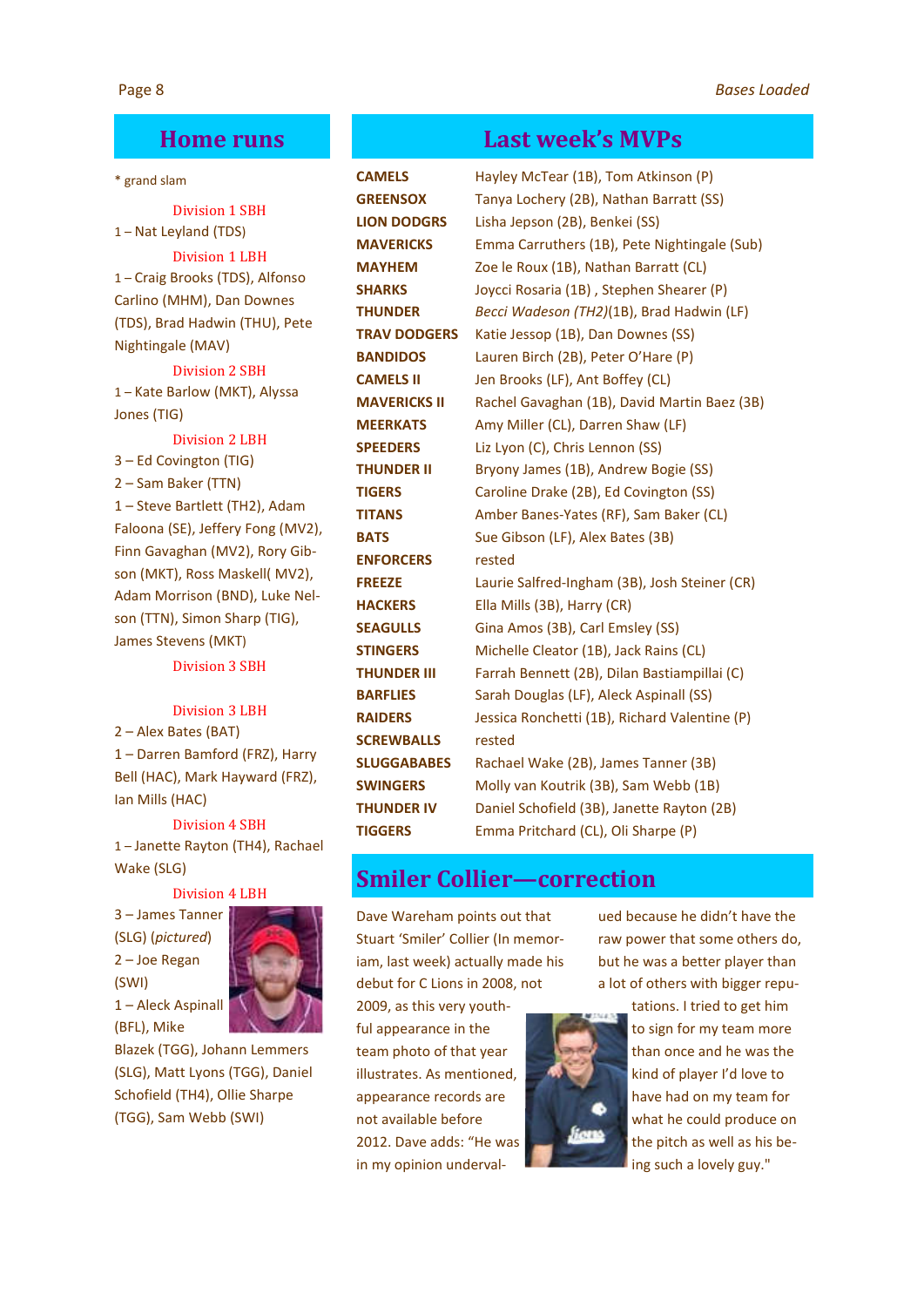#### **Next week's fixtures**

#### Division 1

**Lion Dodgers @ Sharks** (B) First ever meeting. **Mayhem @ Greensox** (D) Last meeting 14 July 2021, Mayhem won 11-10, only their second win in eight meetings. **Thunder @ Camels** (A) Last meeting 14 July 2021, Thunder won 12-11 and lead 10-3 in all meetings, with one tie. **Travelling Dodgers @ Mavericks** (C) Last meeting 25 August 2021, TDs won 22-4, completing the double in their only meetings.

#### Division 2

**Bandidos @ Tigers** (F) Last meeting 17 August 2021 (Division 3), Bandidos won this thrilling title-decider 11-9, leaving the pair tied on two wins each in all meetings. **Mavericks II @ Camels II** (G) Last meeting 1 August 2018, Mavs won 18-3, to make it six out of seven in all meetings. **Meerkats @ Thunder II** (H) First ever meeting. **Speeders @ Titans** (E) Last meeting 21 July 2021, Speeders won a thriller 25-24. Trailing 5-11 after two, Titans caught and passed the Speeders in the top of the 5th, but Speeders rallied. Both teams had big innings in the 6th and in the top of the 7th Titans scored the 3 needed to tie things up. Speeders used their home advantage to get the

one run needed in the bottom of the final inning, and even up the alltime record at 1-1.

Division 3 **Bats @ Enforcers** (6) Last meeting 23 August 2016, Bats won 17-2 to take a 3 -1 lead in all meetings. **Freeze @ Thunder III** (7) Last meeting 17 August 2021, Thunder won 23- 10, and have won seven of their nine meetings. **Seagulls @ Hackers** (8) First ever meeting. **Stingers** rest

Division 4 **Sluggababes @ Raiders**  (3) First ever meeting **Swingers @ Screwballs**  (2) Only previous meeting 13 July 2021, Screwballs' first ever game in MSL, Swingers won 25-2. **Thunder IV @ Tiggers** (4) Only previous meeting 15 June 2021, Colt 45s (as Thunder were then called) won 15-14. Tiggers took an 8-0 lead in the 1st, but Colts then shut them out for three innings. At the bottom of the 5th it was 11-11, then Colts took a lead which they held in the final halfinning.

**Barflies** rest

**Results** (Continued from page 10)

**FREEZE** 4 5 3 1 0 2 0 **15 STINGERS** 0 0 1 4 3 4 1 **13** Pitch 8, Umpire Fliss Fagan HRs: **FRZ** Mark Hayward, Darren Bamford

| <b>THUNDER III</b>                    | 3103150 | 13 |  |  |  |
|---------------------------------------|---------|----|--|--|--|
| <b>HACKERS</b>                        | 360522x | 18 |  |  |  |
| Pitch 6, Umpire Simon Sharp           |         |    |  |  |  |
| HRs: <b>HAC</b> Ian Mills, Harry Bell |         |    |  |  |  |

**Division 4 RAIDERS** 2 6 0 0 0 **8 TIGGERS** 8 0 5 2 8 **23** RAR, Pitch 2, Umpire Adam Roberts HRs: **TGG** Oli Sharpe, Matt Lyons, Mike Blazek

**SLUGGABABES** 3 3 2 9 9 **26 BARFLIES** 5 4 1 4 0 **14** Bad light, Pitch 4, Umpire Paul Fagan HRs: **SLG** Johan Lemmers, Rachael Wake, James Tanner 3, *Jay Stevens (MKT)*; **BFL** Aleck Aspinall

**SWINGERS** 0 1 4 0 4 3 **12 THUNDER IV** 0 7 3 8 3 x **21** Bad light, Pitch 3, Umpire Harry Somers HRs: **SWI** Joe Regan 2, Sam Webb; **TH4**

#### **Guest appearances**

#### **UP**

Carlos Dos Ramos (BAT) for Sharks AJ Hoysted (STG) for Speeders Becci Wadeson (TH2) for Thunder Olivia Westmacott (RAI) for Sharks

#### **DOWN/SAME**

Leanne Cracknell (MAV) for Greensox

Caroline Drake (TIG) for Tiggers Laura Howarth (SWI) for Seagulls Bryony James (TH2) for Thunder III Fran Leyton (TH2) for Sluggababes Jay Stevens (MKT) for Sluggababes Rebecca Stevens (ENF) for Hackers Ashley Swaby (TH2) for Thunder III